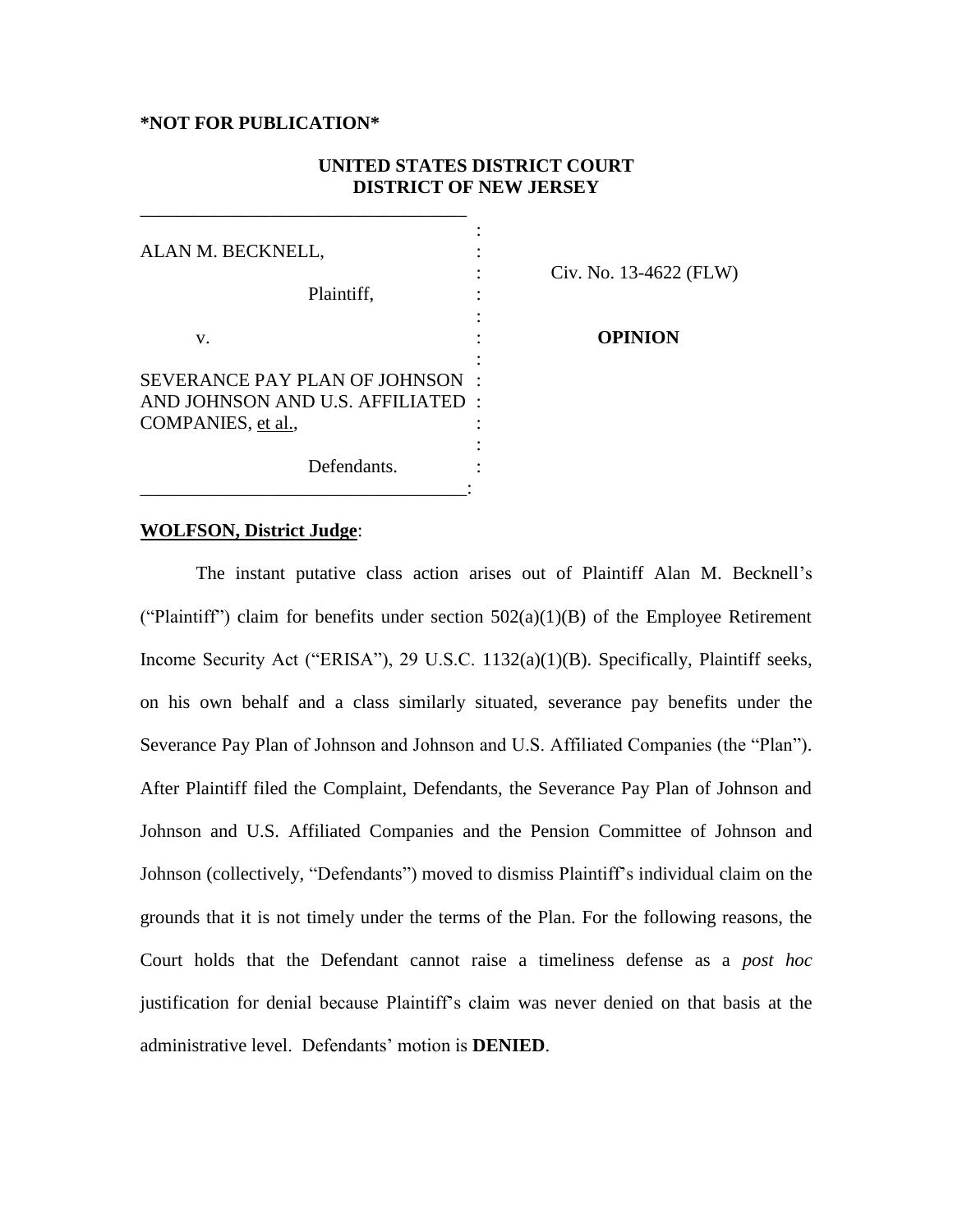#### **BACKGROUND**

Johnson and Johnson employed Plaintiff for over thirty years.<sup>1</sup> Pl.'s Compl. ¶ 5. The Plan, an employee benefit plan, is self-insured as defined by ERISA. Id. at ¶ 6. At the time of his disability, Plaintiff was an "Eligible Employee" under the Plan. Id. at  $\P$  33-35. On October 16, 2007, Plaintiff became unable to work because of medical conditions that "rendered him completely disabled from his position." Id. at ¶ 12. As a result, Plaintiff was approved for short-term disability ("STD") benefits through April 15, 2008. Id. at ¶ 13. After STD ended, Plaintiff was approved for long-term disability ("LTD") through June 11, 2009. Id.

It is undisputed that Plaintiff's employment ended no later than April 16, 2008, when he did not return to work. In Article 7.1(a), the Plan explicitly states:

> In the event an Eligible Employee has not received a Separation Agreement and Release providing for the payment of Plan benefits (or has received a Separation Agreement and Release that provides for the payment of Plan benefits in an amount that is less than the amount he or she believes to be due), the Eligible Employee must file a Claim with the Claims Administrator within one hundredeighty (180) days after the Severance Event. In all other cases, the Eligible Employee must file a Claim with the Claims Administrator no later than one hundred-eighty (180) days after the date on which payments under the Plan were discontinued or reduced.

Id., Ex. A.

On October 25, 2012, Plaintiff submitted a written claim to Defendants for severance benefits under the Plan. Id. at  $\P$  14. In order to be eligible for severance benefits, the Plan states the terms in Article 4.1(a):

 $\mathbf{1}$ <sup>1</sup> Defendants note that Plaintiff worked for an affiliate company of Johnson and Johnson.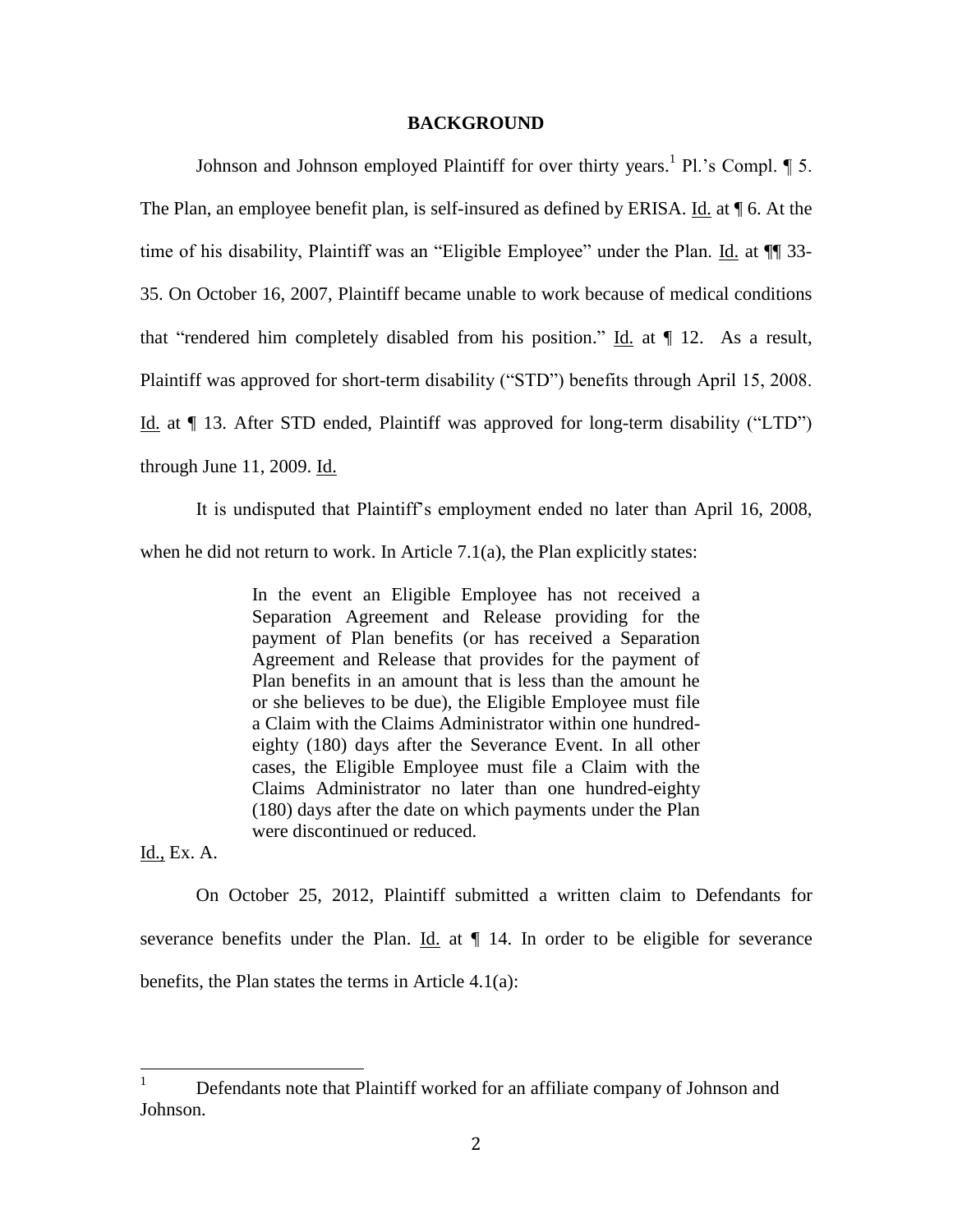An Eligible Employee may be eligible for the benefits provided in Article 5 if termination of employment with a U.S. Affiliated Company is permanent and results from any one of the following Severance Event: (i) position elimination; (ii) an Eligible Employee's inability to meet the requirements of his or her position (as determined by management of the U.S. Affiliated Company employing the Eligible Employee at the time of termination); (iii) reduction in force; or (iv) for such other reasons as the Pension Committee may, in its sole discretion, deem appropriate.

Id. at 15, Ex. A.

Pursuant to the eligibility terms referenced-above, in a letter dated February 4,

2013, Defendants denied Plaintiff's claim for severance benefits. Id. at ¶ 16. In support

of the denial, the letter stated:

Based on the terms of the Disability Plans, your employment ended at the point that your short-term disability period ended and you moved to long-term disability – on April 15, 2008. While you were an Eligible Employee immediately prior to April 15, 2008, your termination did not result from one of the severance events enumerated in Article 4.1(a) of the Plan, so you are not eligible to receive severance benefits under the terms of the Plan. In addition, since an individual is no longer an employee on regular payroll upon termination of employment, you ceased to be an Eligible Employee under Article 2.7 of the Plan as of April 15, 2008, so events subsequent to that time would not result in eligibility for benefits under the Pan. Accordingly, you are not eligible for severance under the terms of the Plan.

Id., Ex. B.

The February 4, 2013 Letter also informed Plaintiff of his right to appeal. Id. at  $\P$ 

19. On March 4, 2013, Plaintiff filed an appeal challenging the determination; however,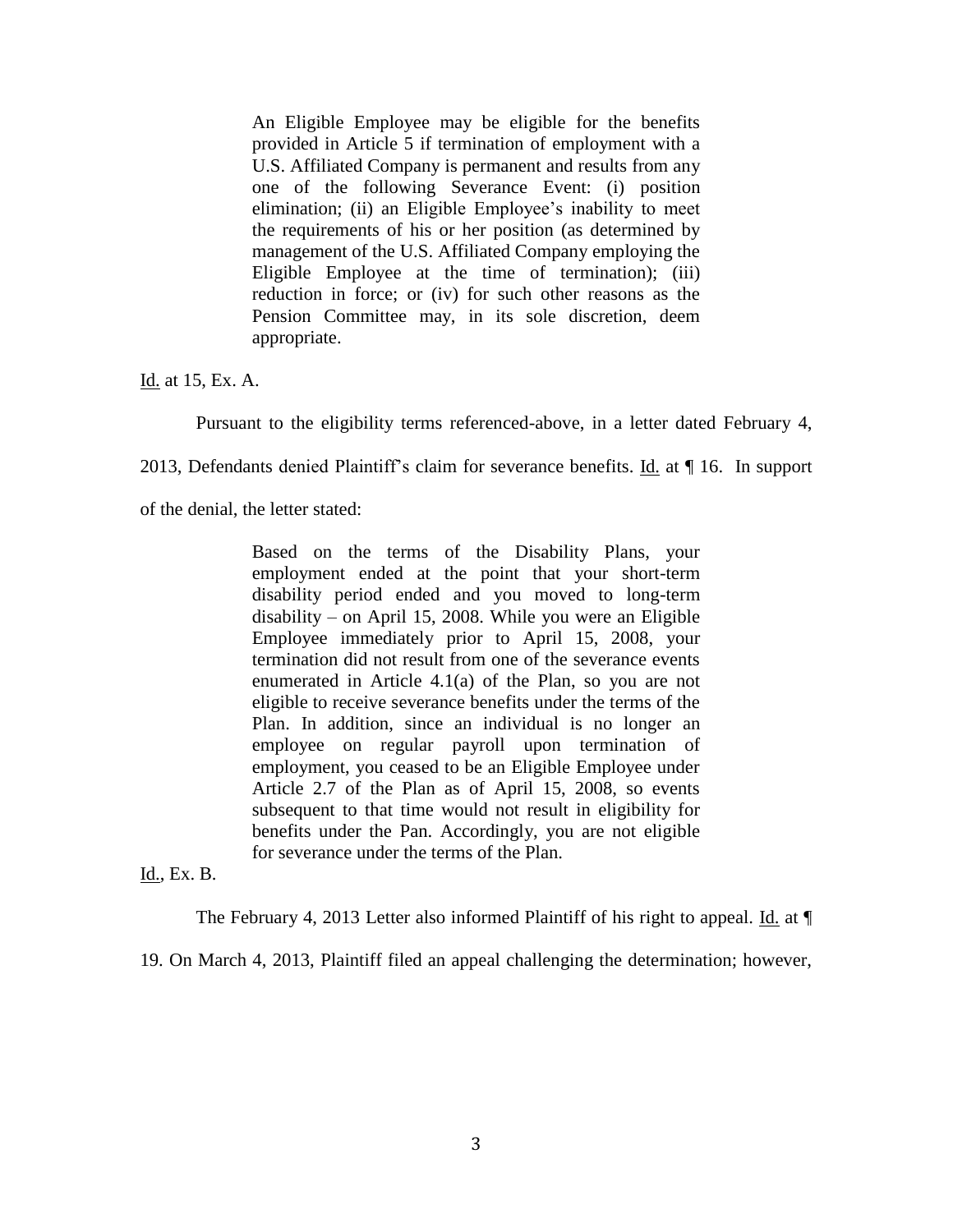to date, according to Plaintiff, Defendants never responded to the appeal or otherwise issued a decision.<sup>2</sup> Id. at  $\P$  21. In Article 7.1(e), the Plan provides:

> "The Committee shall issue a written decision to the Eligible Employee on the Appeal within sixty (60) days after receipt of the Appeal (unless special circumstances, such as the need to hold a hearing, require an extension of time, in which case a decision shall be rendered as soon as possible but no later than one hundred-twenty (120) days after the filing of the Appeal)."

Id. at ¶¶ 19-20, Ex. A.

Plaintiff asserts, and Defendants do not dispute, that Defendants never sought an extension. After Defendants failed to render an appeal decision, Plaintiff filed the instant Complaint on July 31, 2013, alleging that the denial of his severance benefits is contrary to the terms of the Plan, pursuant to section  $502(a)(1)(B)$  of the ERISA, 29 U.S.C.  $1132(a)(1)(B)$ .

# **DISCUSSION**

## **I. STANDARD OF REVIEW**

In reviewing a motion to dismiss on the pleadings, the court "accept[s] all factual allegations as true, construe[s] the complaint in the light most favorable to the plaintiff, and determine[s] whether, under any reasonable reading of the complaint, the plaintiff may be entitled to relief." Phillips v. Cnty of Allegheny*,* 515 F.3d 224, 233 (3d Cir. 2008) (citation and quotations omitted). As such, a motion to dismiss for failure to state a claim upon which relief can be granted does not attack the merits of the action but merely tests the legal sufficiency of the complaint. Fowler v. UPMC Shadyside, 578 F.3d 203, 210

 $\overline{2}$ <sup>2</sup> Defendants do not claim that Plaintiff has not exhausted his administrative remedies in this matter.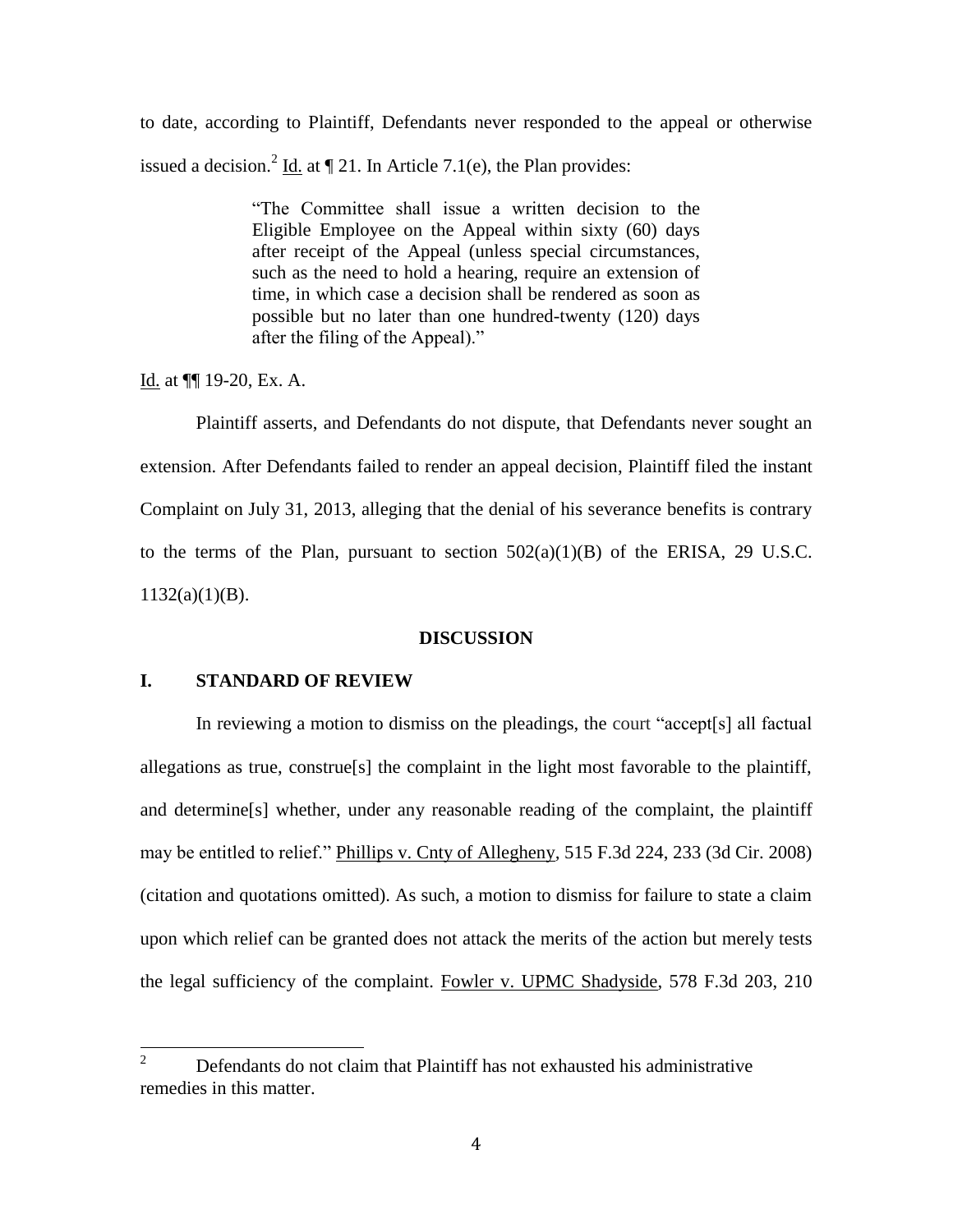(3d Cir. 2009) (internal quotations omitted); see also Fed. R. Civ. P. 8(a)(2) ("[a] pleading that states a claim for relief . . . must contain a short and plain statement of the claim showing the pleader is entitled to relief"). In other words, to survive a Fed R. Civ. P. 12(b)(6) motion to dismiss for failure to state a claim, "a complaint must contain sufficient factual matter, accepted as true, to 'state a claim for relief that is plausible on its face.'" Id. (quoting Twombly, 550 U.S. at 570).

However, "the tenet that a court must accept as true all the allegations contained in the complaint is inapplicable to legal conclusions. Threadbare recitals of the elements of a cause of action, supported by mere conclusory statements, do not suffice." Id. (citing Twombly, 550 U.S. at 555). Plaintiff need not meet any particular "probability requirement" but must show that there is "more than a sheer possibility that the defendant has act unlawfully." Id. (citing Twombly, 550 U.S. at 556). Moreover, "context matters in notice pleading" and a complaint will fail to state a claim if the "factual detail in the claim is so underdeveloped that it does not provide a defendant with the type of notice of a claim which is contemplated by Rule 8." Phillips v. Cnty. of Allegheny, 515 F.3d 224, 232 (3d Cir. 2008).

When presented with a motion to dismiss, the court should engage in a two-part analysis. Fowler, 578 F.3d at 210. First, the court must separate the factual and legal elements of each claim. Id. It "must accept all of the complaint's well-pleaded facts as true, but may disregard any legal conclusions." Id. at 210-11 (citing Iqbal, 556 U.S. at 667). Second, the court must determine whether the facts alleged are "sufficient to show that the plaintiff has 'a plausible claim for relief.'" Id. at 211 (quoting Igbal, 556 U.S. at 679). The plausibility determination is a "context-specific task that requires the reviewing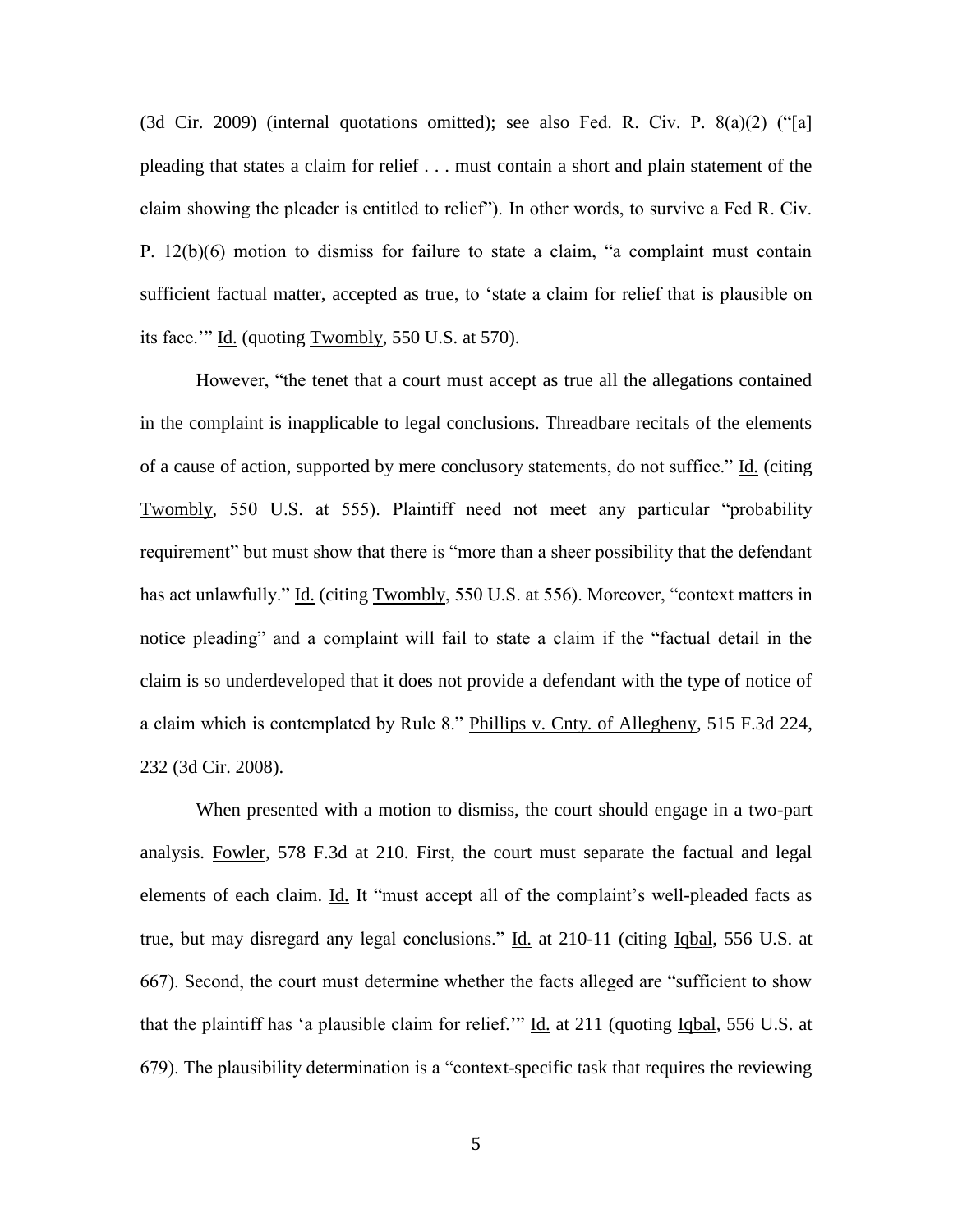court to draw on its judicial experience and common sense." Iqbal, 556 U.S. at 679. In other words, for the plaintiff to prevail, the "complaint must do more than allege the plaintiff's entitlement to relief;" it must "'show' such an entitlement with its facts." Fowler, 578 F.3d at 211 (citing Phillips, 515 F.3d at 234-35); see Covington v. International Ass'n of Approved Basketball Officials, 710 F.3d 114, 118 (3d Cir. 2013) ("[A] claimant does not have to 'set out in detail the facts upon which he bases his claim.' … The pleading standard 'is not akin to a 'probability requirement," … to survive a motion to dismiss, a complaint merely has to state a 'plausible claim for relief.'" (Citations omitted)).

## **II. Waiver**

In their motion to dismiss, Defendants argue, for the first time, that Plaintiff's claim for severance benefits is untimely under the terms of the Plan, and thus, the Complaint should be dismissed. Plaintiff opposes the motion arguing that Defendants did not refer to, or rely on, the untimeliness of the claim to deny benefits during the administrative process. Thus, at its core, the issue is whether Defendants waived the timeliness defense because they failed to deny Plaintiff's benefits on that basis during the administrative review. Indeed, Defendants' denial was predicated solely on substantive grounds unrelated to the timeliness of Plaintiff's claim.

In the context of ERISA, each circuit has developed its own approach to the issue of waiver. Some circuit courts prevent a plan administrator from relying on a defense in court that was not articulated in the administrative proceedings pursuant to the "Full and Fair Review" requirement under 29 U.S.C. § 1133. See Glista v. Unum Life Ins. Co. of Am., 378 F.3d 113, 132 (1st Cir. 2004) (holding that defendant waived its right to rely on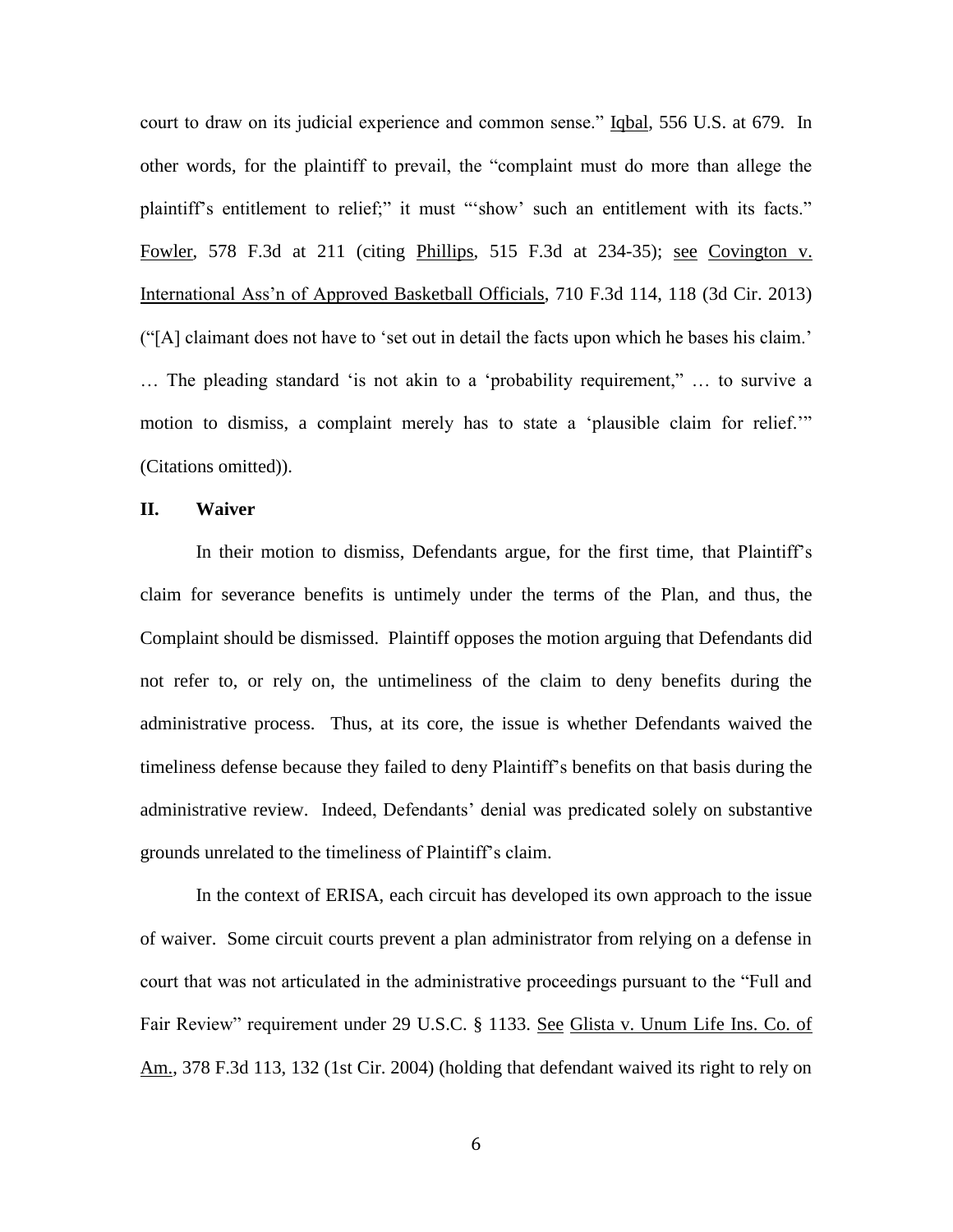a clause in the plan to support its denial of benefits after it failed to rely on that clause in its communications to plaintiff during the internal review process); Harlick v. Blue Shield of California, 686 F.3d 699, 719 (9th Cir. 2012) ("A plan administrator may not fail to give a reason for a benefits denial during the administrative process and then raise that reason for the first time when the denial is challenged in federal court, unless the plan beneficiary has waived any objection to the reason being advanced for the first time during the judicial proceeding."); Garrett v. Principal Life Ins. Co., --- Fed App'x ----, 2014 U.S. App. LEXIS 2884, \*9-10 (10th Cir. 2014) (holding that "the district court properly declined to consider" the defendant's newly raised arguments because the court "consider[s] only the rationale asserted by the plan administrator in the administrative record."); Marlot v. Alliant Techsystems, Inc., 146 F.3d 617, 620 (8th Cir. 1998) (holding that the failure of the plan administrator to provide a rationale for its decision to deny benefits was contrary to ERISA, and the court is "free to ignore ERISA plan interpretations that did not actually furnish the basis for a plan administrator's benefits decision"); see also Lauder v. First Unum Life Ins. Co., 284 F.3d 375, 382 (2d Cir. 2002) (holding that the defendant waived the defense of lack of disability because it failed to investigate or challenge it during the administrative proceedings); Pitts By and Through Pitts v. Am. Sec. Life Ins. Co., 931 F.2d 351, 356 (5th Cir. 1991) (holding that the defendant waived its right to assert a defense to its liability under the policy).

Other circuits have acknowledged that waiver is possible in some factual circumstances. See Martinez-Claib, M.D. v. Bus. Men's Assur. Co. of Am., 349 Fed. App'x 522, 525 (11th Cir. 2009) (acknowledging that waiver might apply in the ERISA context, however, the court rejected plaintiff's waiver argument in the specific context of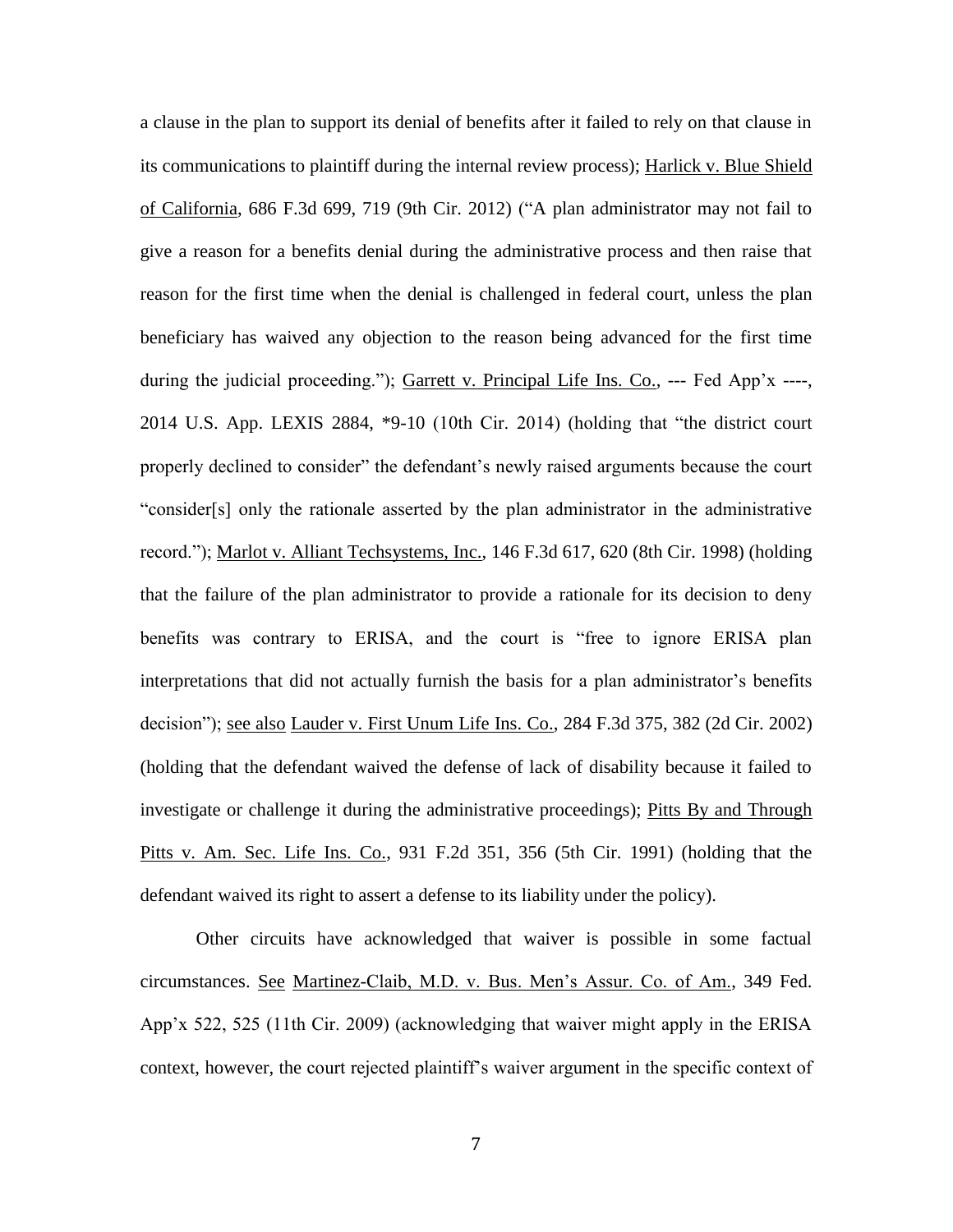the case); Thomason v. Aetna Life Ins. Co., 9 F.3d 645, 650 (7th Cir. 1993) ("While it might be appropriate to apply certain waiver principles to ERISA claims, the waiver principles upon which plaintiff relies are not among them."). Conversely, the Fourth Circuit has explicitly stated that the common law of ERISA "does not incorporate the principles of waiver and estoppel." White v. Provident Life & Acc. Ins. Co., 114 F.3d 26, 29 (4th Cir. 1997).

The Third Circuit has not squarely addressed the issue of wavier in the context of ERISA. Defendants, nonetheless, cite Gritzer v. CBS, Inc., 275 F.3d 291 (3d Cir. 2002), to support its position that waiver is not mandated here. In Gritzer, the plaintiff sought greater pension benefits from the employer defendant's ERISA plan. However, the plan administrator apparently never made any effort to analyze the claims or otherwise issue a decision during the administrative proceedings. Id. at 295. The Third Circuit treated this non-action as a denial. Id. at 296. In that context, the issue before the Gritzer court was what type of review or deference should the district court apply to the administrator's decision - or lack of decision - that constituted a denial. Id. at 296. While the circuit court explained that a *de novo* review of the administrator's decision applies in that situation, the court did not address the issue of waiver.

Defendants' argument is well taken, however. This Court recognizes that the Third Circuit in *Gritzer* allowed the plan administrator to offer its reasoning for a denial of the plaintiff's claim, during litigation, when it was clear that no reasons were given during the administrative proceedings. But, the Gritzer decision lacks any analysis on the issue of waiver; its sole focus was on the appropriate standard of review. More particularly, there is no discussion on whether permitting a plan administrator to provide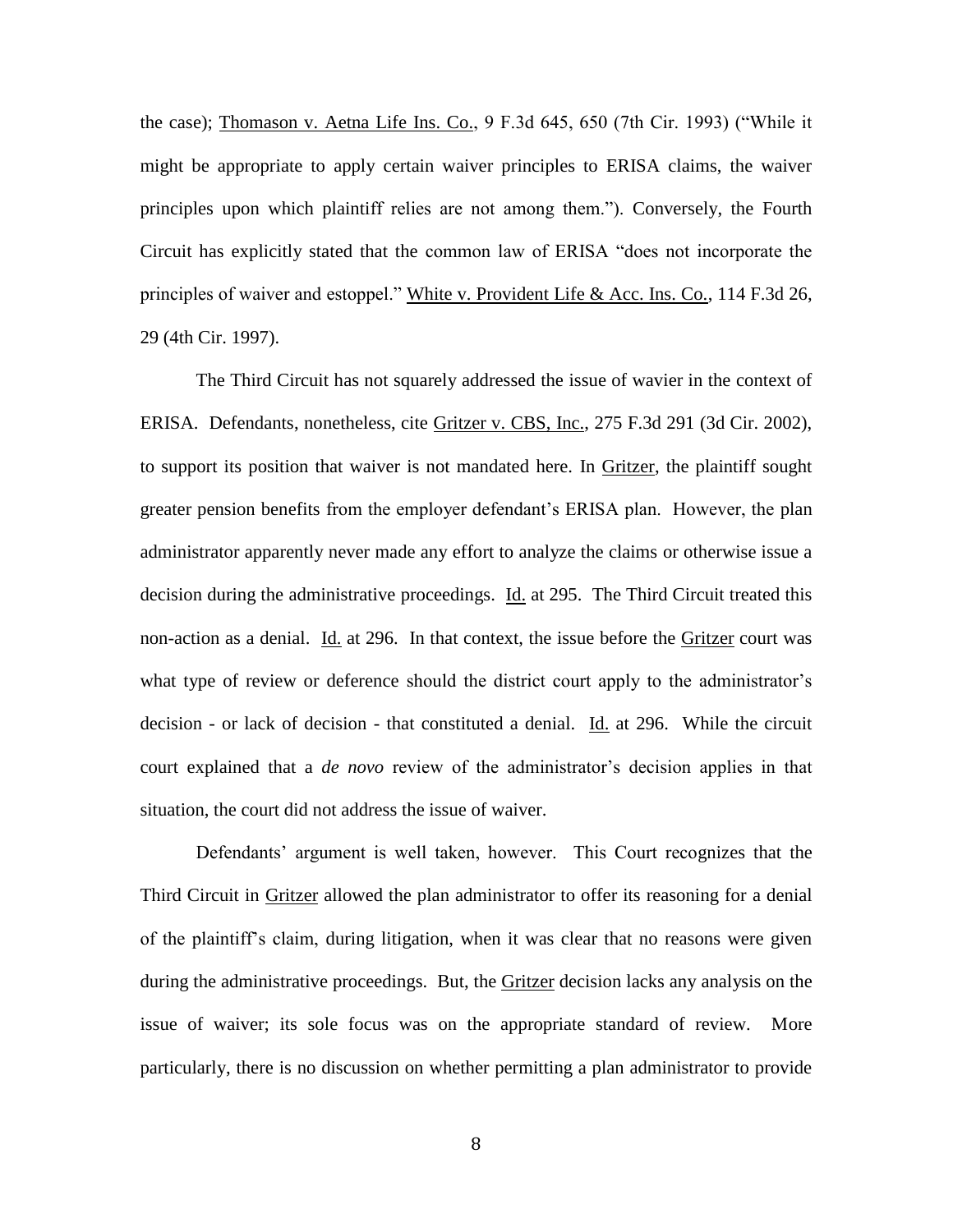*post hoc* reasons in a subsequent lawsuit would violate notice provisions of ERISA. In fact, the Supreme Court in *Conkright v. Frommert*, 559 U.S. 506 (2010), a decision upon which Defendants also rely, raised that very question -- but did not decide -- whether it would violate ERISA's notice requirements if a district court considers a "Plan Administrator's [new] interpretation of the Plan [during litigation]." Id. at  $522$  n.2.<sup>3</sup> Rather, both Gritzer and Conkright were focused on the appropriate standard of review. These cases do not resolve important issues involving ERISA's notice provisions.

More recently, the Third Circuit in Pacconi v. Trutees of the United Mine Workers of Am., 264 Fed. App'x 216, 217 (3rd Cir. 2008), appears to have adopted the approach that district courts should not rely on a plan administrator's *post hoc* rationales for denying claims when it failed to provide those reasons during the administrative proceeding. The court explained that "ERISA requires employee benefit plans provide adequate notice to participants denied benefits under a plan setting forth the specific reasons for such denial so to afford a reasonable opportunity … for a full and fair review by the plan administrators." Id. at 217 (internal quotations and citations omitted). "To enable plan participants to contest denials of their claims, and to enable effective judicial review of the plan administrators' determinations, 'a reviewing court must focus on the evidence available to the plan administrator at the time of their decision and may not admit new evidence or consider *post hoc* rationales.'" Id. (quoting Flinders v. Workforce Stabilization Plan, 491 F.3d 1180, 1190 (10th Cir. 2007)(emphasis added).

 $\overline{a}$ 

<sup>3</sup> Contrary to Defendants' contention, the Supreme Court did not address whether it would violate ERISA's notice provision when plan administrators present reasons for denying benefits, for the first time, in a subsequent lawsuit.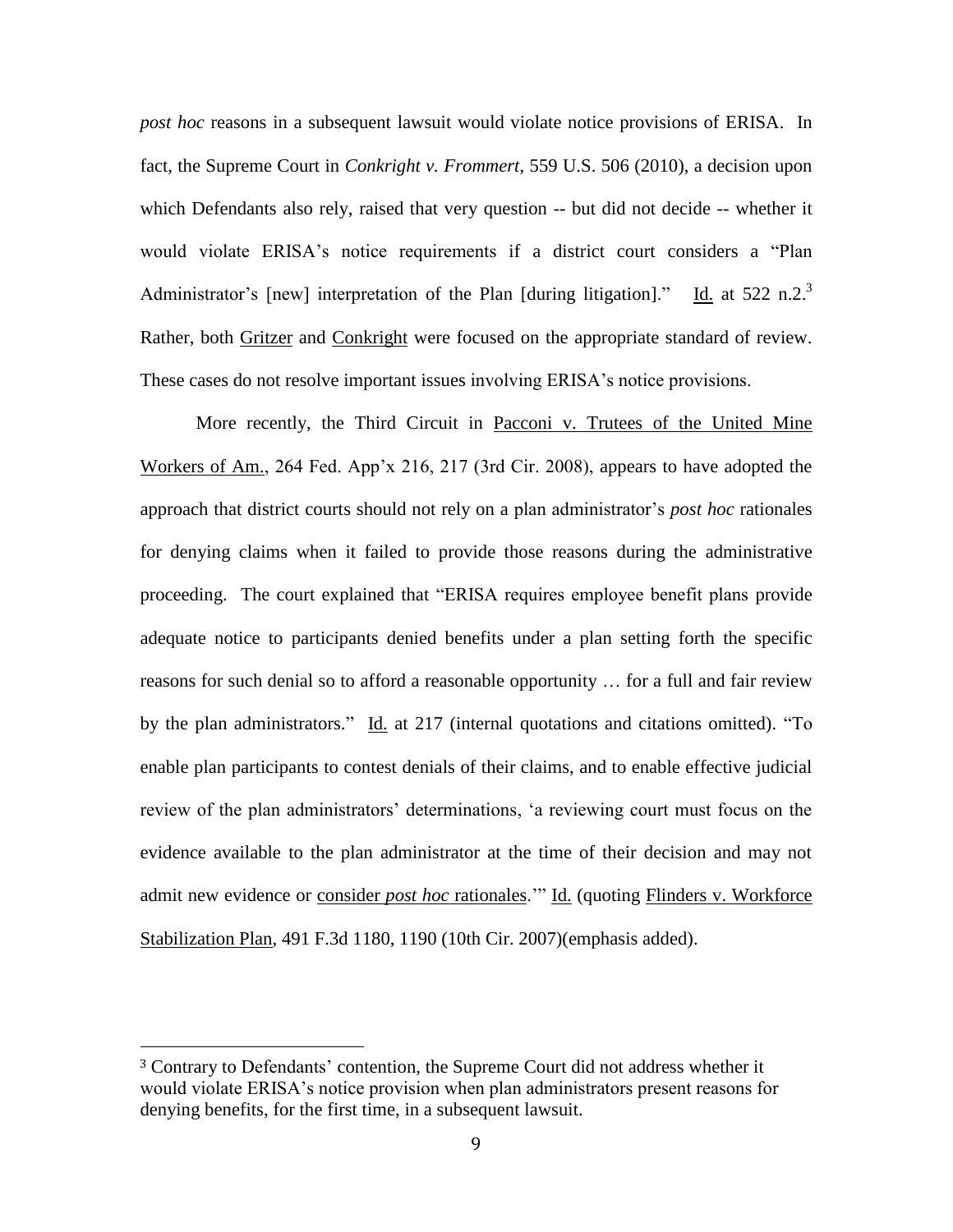Indeed, I find that Pacconi addresses the Third Circuit's previous concerns regarding a plan administrator offering *post hoc* reasons for denial:

> [I]t strikes us as problematic to … allow the administrator to "shore up" a decision after the fact by testifying as to the 'true' basis for the decision after the matter is in litigation, possible deficiencies in the decision are identified, and an attorney is consulted to defend the decision by developing creative *post hoc* arguments that can survive deferential review…. To depart from the administrative record in this fashion would, in our view, invite more terse and conclusory decisions from plan administrators, leaving room for the – or, worse yet, federal judges – to brainstorm and invent various proposed "rational bases" when their decisions are challenged in ensuing litigation.

Skretvedt v. E.I. DuPont de Nemours & Co., 268 F.3d 167, 178 n. 8 (3d Cir. 2001) abrogated on other grounds by Metro. Life. Ins. Co. v. Glenn, 554 U.S. 105 (2008). This approach is in line with those circuits which have specifically addressed the waiver issues in the ERISA context. See Nair v. Pfizer, Inc., Civ. No. 07-5203, 2009 U.S. Dist. LEXIS 48746, at \*28 (D.N.J. Jun. 10, 2009)("the legal authority . . . militates against permitting defendant employers to 'shore up' a denial of benefits with additional bases after the employee has initiated suit under ERISA to recover those benefits.").

Moreover, specifically in the context of waivers related to timeliness, district courts within this circuit have consistently found that the defense of untimeliness is waived when the defendant fails to raise it in the administrative proceedings. See Connor v. Sedgwick Claims Mgmt. Servs., Inc., 796 F. Supp. 2d 568, 570 (D.N.J. 2011) ("The Court, therefore, concludes Defendant cannot raise a timeliness defense because Plaintiff's claim was never denied on that basis."); Haisley v. Sedgwick Claims Mgmt. Servs., Inc., 776 F. Supp. 2d 33, 28 (W.D. Pa. 2011) ("Having declined to invoke the ninety-day limitations period as a basis for denying [plaintiff's] LTD claim during the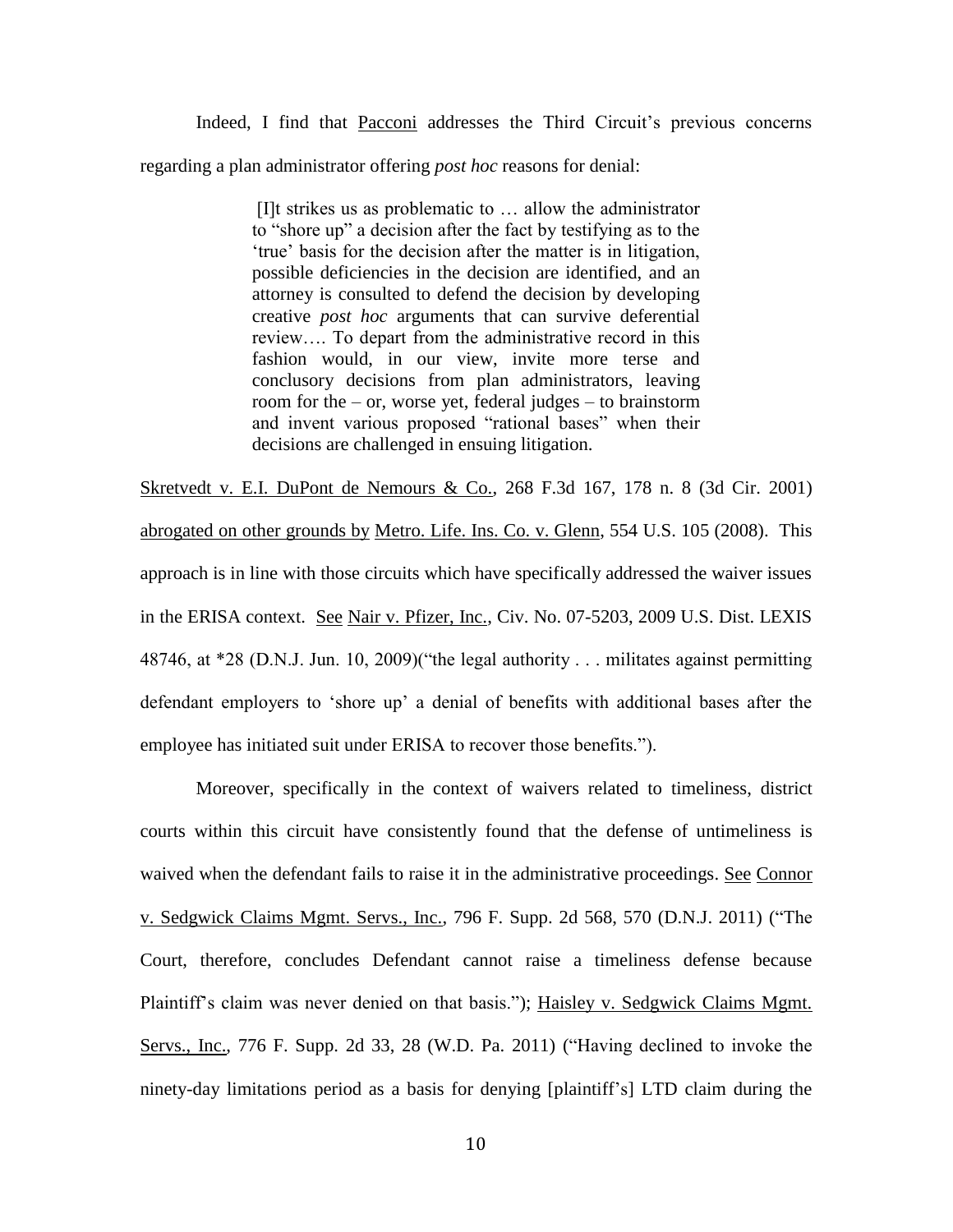course of the administrative proceedings, [defendants] cannot turn around and rely on it as a basis for defeating [plaintiff's] claims under ERISA."); Boby v. PNC Bank Corp. & Affiliates Long Term Disability Plan, Civ. No. 11-848, 2012 WL 3886916 (W.D. Pa. Sept. 6, 2012) ("Simply put, in light of Sedgwick's action in processing Plaintiff's LTD claim and appeal from the denial of such claim despite the fact the LTD claim clearly was not filed within the time limits set forth in the Plan, the Court finds that the Plan has waived the timeliness issue."); see also Shutts v. First Unum Life Ins. Co., 310 F. Supp. 2d 489 (N.D.N.Y. 2004) ("Accordingly… the Court concludes that Defendant has waived its right to dispute the timeliness of Plaintiff's filing of his notice of claim.").

In Connor, plaintiff brought an action against the plan administrator seeking reinstatement of her LTD benefits under defendant's plan. Connor, 796 F. Supp. 2d at 570. Plaintiff, however, filed her initial claim for LTD benefits approximately eight days late. Id. at 576. Defendant did not challenge, or deny the benefits claims, on the grounds of untimely filing during the administrative proceedings. See id. However, during litigation, the defendant argued that the plaintiff failed to timely file her claim, and thus, summary judgment should be entered on defendant's behalf. Id. Plaintiff argued, and the court agreed, that the defendant waived the defense of untimeliness because it is a *post hoc* justification for denial and it never formed a basis for the initial denial of the claim. Id.

In reaching this conclusion, the court reasoned that its role "is to determine whether [the defendant] abused its discretion and improperly denied Plaintiff's LTD benefit claim." Id. In order to resolve the inquiry, the district court examined the defendant's rationale for denying the benefits claims, "as evidenced by the administrative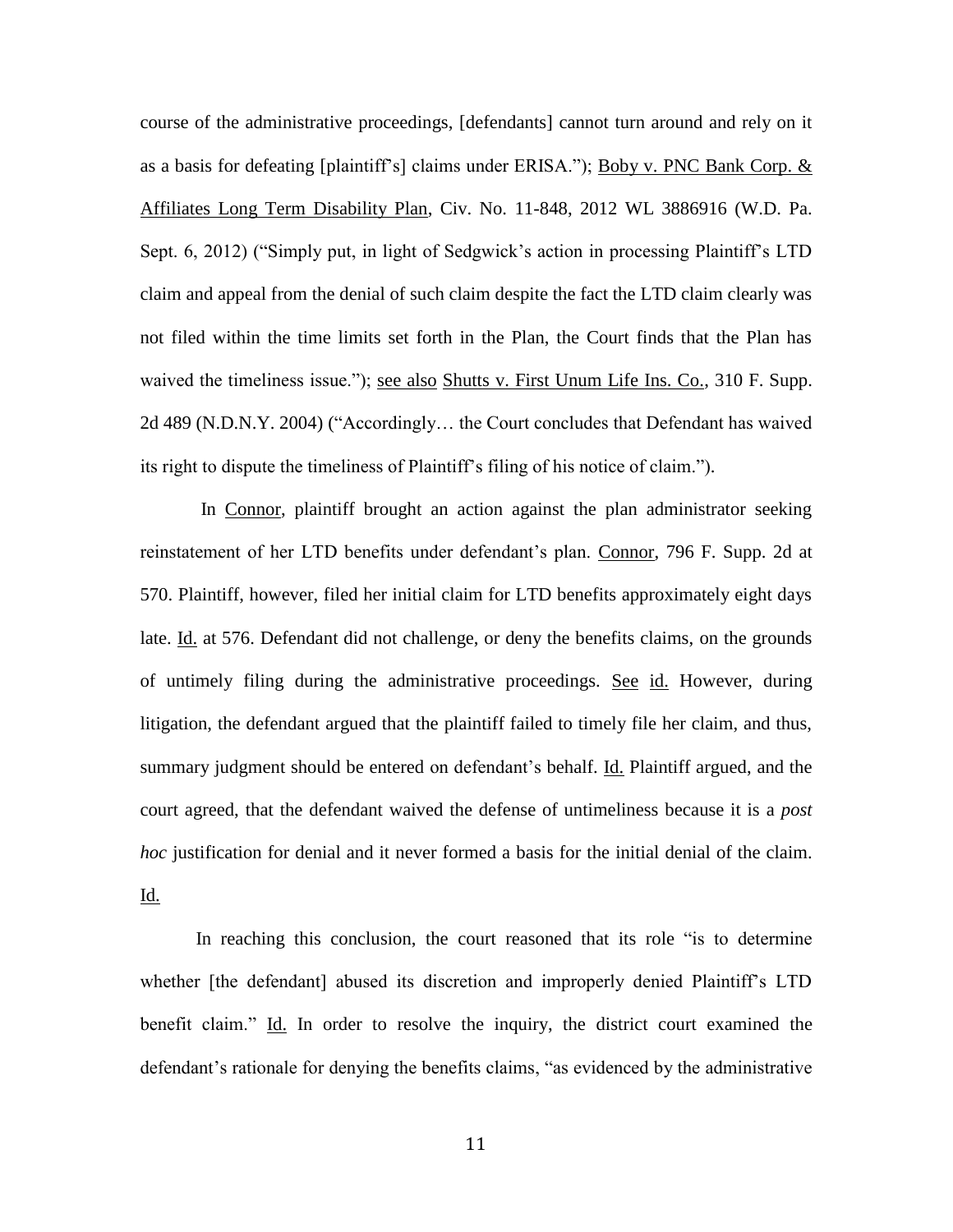record and explained in its denial letters to Plaintiff." Id. Importantly, the court found that the defendant never denied the benefits claim on the basis of failure to timely file. Instead, the benefits claim "was denied on substantive grounds entirely unrelated to timeliness." Id.; see Haisley, 776 F. Supp. 2d at 28. After finding that the benefits claim was denied on substantive grounds, the court did not permit "Defendant to utilize a timeliness argument … as a *post hoc* rationalization for Sedgwick's denial of benefits." Id. at 576-77 (citing Skretvedt, 268 F.3d at 178 n. 8); see Univ. Hosps. Of Cleveland v. Emerson Elec. Co., 202 F.3d 839, 848 n. 7 (6th Cir. 2000).

Similarly, in the instant matter, for the purposes of this motion, the parties do not dispute that Plaintiff untimely filed his severance benefit claim. Indeed, the claim was filed on October 25, 2012, which was approximately four years after the alleged severance event. Nevertheless, in denying Plaintiff's benefits, Defendants never raised the untimely filing as a basis for denial. Rather, the benefits claim was denied on substantive grounds entirely unrelated to timeliness. Now, however, Defendants wish to preclude Plaintiff from asserting his claim based on a timeliness defense that they failed to raise during the administrative proceedings. The fact remains that "[t]he time to deny Plaintiff's claim on the basis of untimeliness has come and long gone." Connor, 796 F. Supp. 2d at 577. As a result, Defendants cannot utilize a timeliness argument as a *post hoc* rationalization for denial of Plaintiff's benefits claim.